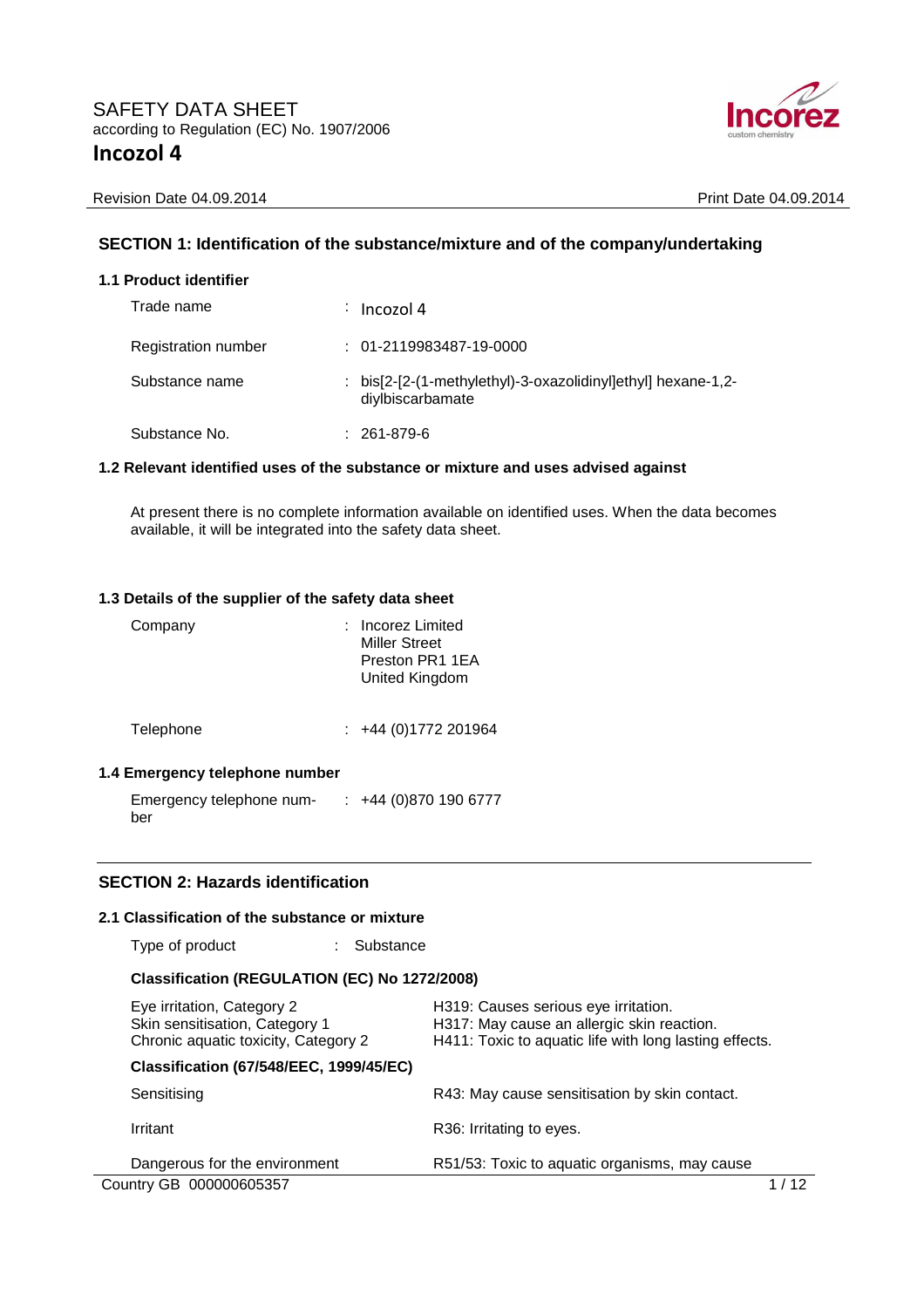

#### Revision Date 04.09.2014 **Print Date 04.09.2014**

long-term adverse effects in the aquatic environment.

#### **2.2 Label elements**

| Labelling (REGULATION (EC) No 1272/2008) |                                        |                                                                                                                            |
|------------------------------------------|----------------------------------------|----------------------------------------------------------------------------------------------------------------------------|
| Hazard pictograms                        |                                        |                                                                                                                            |
| Signal word                              | Warning                                |                                                                                                                            |
| <b>Hazard statements</b>                 | H317<br>H <sub>3</sub> 19<br>H411      | May cause an allergic skin reaction.<br>Causes serious eye irritation.<br>Toxic to aquatic life with long lasting effects. |
| Precautionary statements                 | <b>Prevention:</b><br>P <sub>261</sub> | Avoid breathing dust/fume/gas/mist/va-<br>pours/ spray.                                                                    |
|                                          | P <sub>273</sub><br>P <sub>280</sub>   | Avoid release to the environment.<br>Wear protective gloves/ eye protection/ face<br>protection.                           |
|                                          | Response:                              |                                                                                                                            |
|                                          | P333 + P313                            | If skin irritation or rash occurs: Get medical<br>advice/attention.                                                        |
|                                          | P337 + P313                            | If eye irritation persists: Get medical advice/<br>attention.                                                              |
|                                          | P363                                   | Wash contaminated clothing before reuse.                                                                                   |

#### **2.3 Other hazards**

This substance is not considered to be very persistent nor very bioaccumulating (vPvB). This substance is not considered to be persistent, bioaccumulating nor toxic (PBT).

## **SECTION 3: Composition/information on ingredients**

## **3.1 Substances**

| l Chemical Name                                                                    | CAS-No.<br>EINECS-No. / ELINCS No.               | Concentration [%] |
|------------------------------------------------------------------------------------|--------------------------------------------------|-------------------|
| bis[2-[2-(1-methylethyl)-3-<br>oxazolidinyllethyll hexane-<br>1,2-diylbiscarbamate | 59719-67-4<br>261-879-6<br>01-2119983487-19-XXXX | $>= 50 - 5 = 100$ |

## **SECTION 4: First aid measures**

## **4.1 Description of first aid measures**

General advice : Move out of dangerous area. Consult a physician. Show this safety data sheet to the doctor in attendance.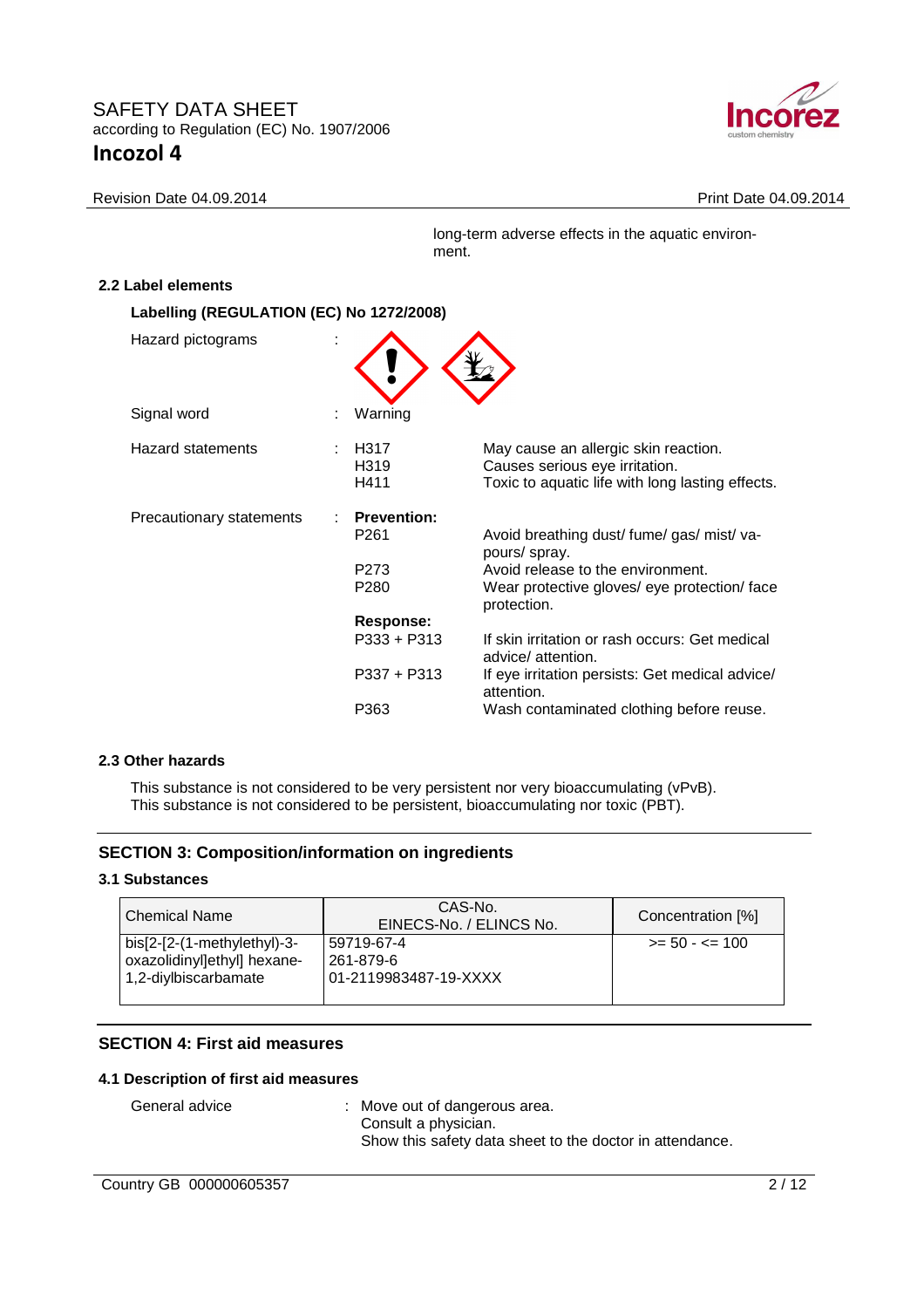

| Revision Date 04.09.2014                                                       | Print Date 04.09.2014                                                                                                                                                                             |  |
|--------------------------------------------------------------------------------|---------------------------------------------------------------------------------------------------------------------------------------------------------------------------------------------------|--|
| If inhaled                                                                     | $\therefore$ Move to fresh air.<br>Consult a physician after significant exposure.                                                                                                                |  |
| In case of skin contact                                                        | : Take off contaminated clothing and shoes immediately.<br>Wash off with soap and plenty of water.<br>If symptoms persist, call a physician.                                                      |  |
| In case of eye contact                                                         | : Immediately flush eye(s) with plenty of water.<br>Remove contact lenses.<br>Keep eye wide open while rinsing.<br>If eye irritation persists, consult a specialist.                              |  |
| If swallowed                                                                   | : Clean mouth with water and drink afterwards plenty of water.<br>Do not give milk or alcoholic beverages.<br>Never give anything by mouth to an unconscious person.<br>Obtain medical attention. |  |
| 4.2 Most important symptoms and effects, both acute and delayed                |                                                                                                                                                                                                   |  |
| Symptoms                                                                       | : Allergic reactions<br>Excessive lachrymation<br>See Section 11 for more detailed information on health effects<br>and symptoms.                                                                 |  |
| <b>Risks</b>                                                                   | irritant effects<br>sensitising effects                                                                                                                                                           |  |
| 4.3 Indication of any immediate medical attention and special treatment needed |                                                                                                                                                                                                   |  |

| Treatment | Treat symptomatically. |
|-----------|------------------------|
|-----------|------------------------|

# **SECTION 5: Firefighting measures**

# **5.1 Extinguishing media**

| Suitable extinguishing media                              | : Use extinguishing measures that are appropriate to local cir-<br>cumstances and the surrounding environment.                                                                                                                      |  |
|-----------------------------------------------------------|-------------------------------------------------------------------------------------------------------------------------------------------------------------------------------------------------------------------------------------|--|
| 5.2 Special hazards arising from the substance or mixture |                                                                                                                                                                                                                                     |  |
| Specific hazards during fire-<br>fighting                 | : Do not allow run-off from fire fighting to enter drains or water<br>courses.                                                                                                                                                      |  |
| Hazardous combustion prod-<br>ucts                        | : No hazardous combustion products are known                                                                                                                                                                                        |  |
| 5.3 Advice for firefighters                               |                                                                                                                                                                                                                                     |  |
| Special protective equipment<br>for firefighters          | $\therefore$ In the event of fire, wear self-contained breathing apparatus.                                                                                                                                                         |  |
| Further information                                       | : Collect contaminated fire extinguishing water separately. This<br>must not be discharged into drains. Fire residues and contam-<br>inated fire extinguishing water must be disposed of in accord-<br>ance with local regulations. |  |
| Country GB 000000605357                                   | 3/12                                                                                                                                                                                                                                |  |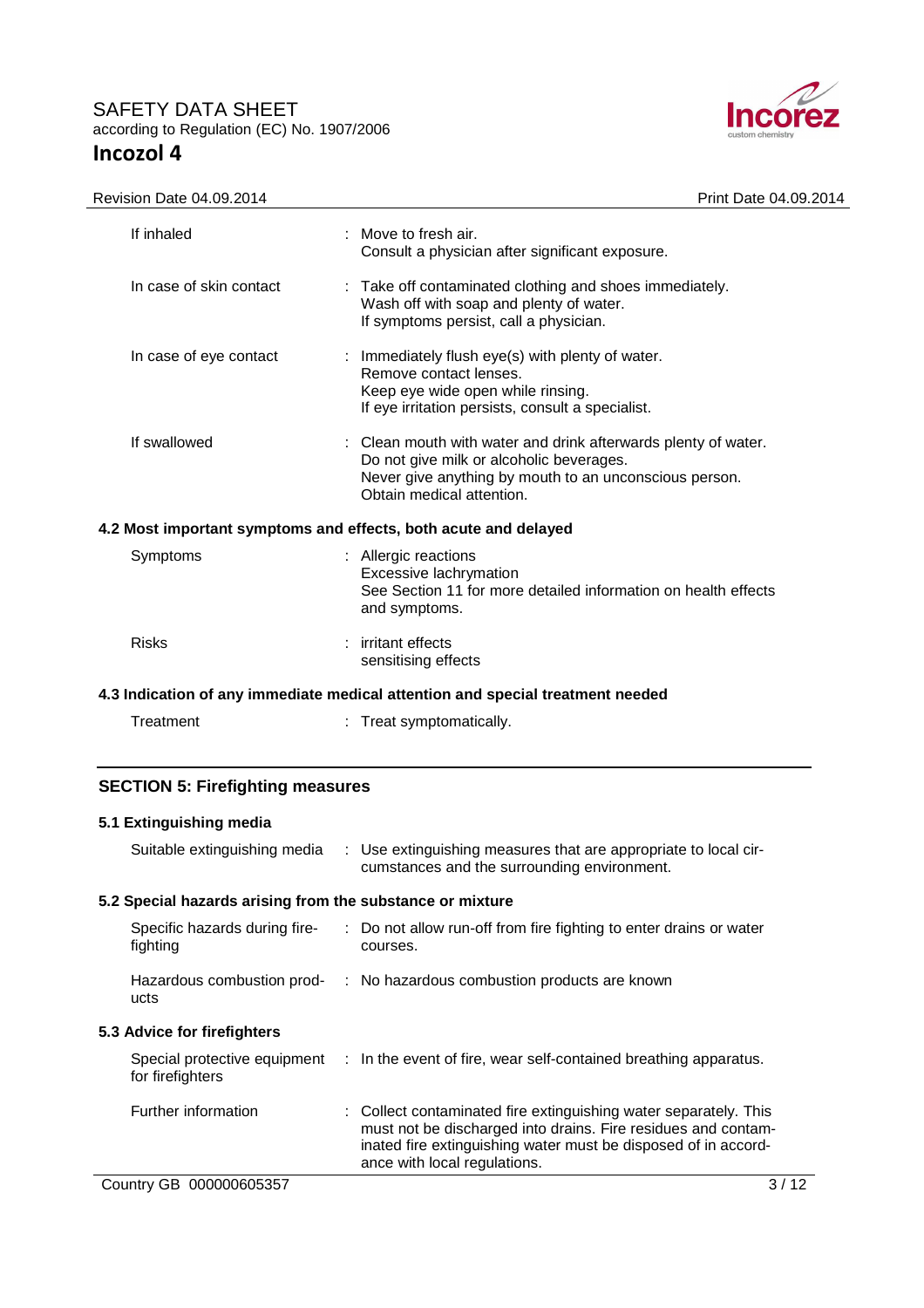

Revision Date 04.09.2014 **Print Date 04.09.2014** 

| <b>SECTION 6: Accidental release measures</b>             |                                                                                                                                                                  |  |
|-----------------------------------------------------------|------------------------------------------------------------------------------------------------------------------------------------------------------------------|--|
|                                                           | 6.1 Personal precautions, protective equipment and emergency procedures                                                                                          |  |
| Personal precautions                                      | : Use personal protective equipment.<br>Deny access to unprotected persons.                                                                                      |  |
| 6.2 Environmental precautions                             |                                                                                                                                                                  |  |
| Environmental precautions                                 | : Do not flush into surface water or sanitary sewer system.<br>If the product contaminates rivers and lakes or drains inform<br>respective authorities.          |  |
| 6.3 Methods and materials for containment and cleaning up |                                                                                                                                                                  |  |
| Methods for cleaning up                                   | : Soak up with inert absorbent material (e.g. sand, silica gel,<br>acid binder, universal binder, sawdust).<br>Keep in suitable, closed containers for disposal. |  |

# **6.4 Reference to other sections**

For personal protection see section 8.

# **SECTION 7: Handling and storage**

## **7.1 Precautions for safe handling**

| Advice on safe handling                            | : Do not breathe vapours or spray mist. Avoid exceeding of the<br>given occupational exposure limits (see section 8). Do not get<br>in eyes, on skin, or on clothing. For personal protection see<br>section 8. Persons with a history of skin sensitisation prob-<br>lems or asthma, allergies, chronic or recurrent respiratory<br>disease should not be employed in any process in which this<br>mixture is being used. Smoking, eating and drinking should be<br>prohibited in the application area. Follow standard hygiene<br>measures when handling chemical products |
|----------------------------------------------------|------------------------------------------------------------------------------------------------------------------------------------------------------------------------------------------------------------------------------------------------------------------------------------------------------------------------------------------------------------------------------------------------------------------------------------------------------------------------------------------------------------------------------------------------------------------------------|
| Advice on protection against<br>fire and explosion | : Normal measures for preventive fire protection.                                                                                                                                                                                                                                                                                                                                                                                                                                                                                                                            |
| Hygiene measures                                   | : Handle in accordance with good industrial hygiene and safety<br>practice. When using do not eat or drink. When using do not<br>smoke. Wash hands before breaks and at the end of workday.                                                                                                                                                                                                                                                                                                                                                                                  |

#### **7.2 Conditions for safe storage, including any incompatibilities**

| Requirements for storage<br>areas and containers | : Keep container tightly closed in a dry and well-ventilated<br>place. Containers which are opened must be carefully re-<br>sealed and kept upright to prevent leakage. Store in accord- |
|--------------------------------------------------|------------------------------------------------------------------------------------------------------------------------------------------------------------------------------------------|
| Country GB 000000605357                          | 4/12                                                                                                                                                                                     |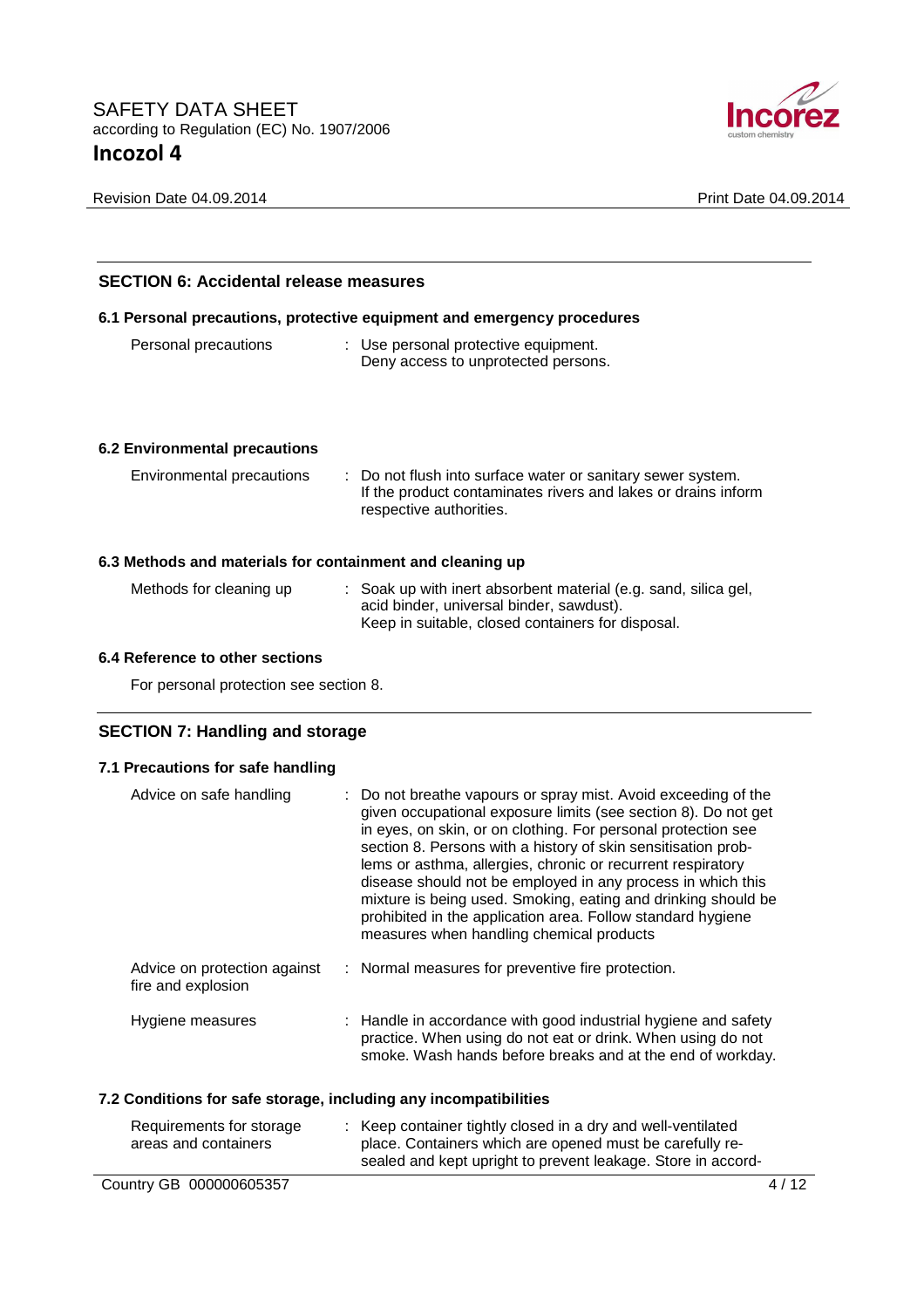

| Revision Date 04.09.2014 | Print Date 04.09.2014                                 |
|--------------------------|-------------------------------------------------------|
|                          | ance with local regulations.                          |
| Other data               | : No decomposition if stored and applied as directed. |
| 7.3 Specific end use(s)  |                                                       |
| Specific use(s)          | No data available<br>т.                               |

# **SECTION 8: Exposure controls/personal protection**

## **8.1 Control parameters**

 $\overline{\phantom{a}}$ 

#### **Components with workplace control parameters**

Contains no substances with occupational exposure limit values.

| <b>DNEL</b>                                                                        |                                                                                                                                              |
|------------------------------------------------------------------------------------|----------------------------------------------------------------------------------------------------------------------------------------------|
| bis[2-[2-(1-methylethyl)-3-<br>oxazolidinyl]ethyl] hexane-<br>1,2-diylbiscarbamate | : End Use: Workers<br><b>Exposure routes: Inhalation</b><br>Potential health effects: Long-term systemic effects<br>Value: 29,4 mg/m3        |
|                                                                                    | End Use: Workers<br>Exposure routes: Skin contact<br>Potential health effects: Long-term systemic effects                                    |
|                                                                                    | <b>End Use: Consumers</b><br><b>Exposure routes: Inhalation</b><br>Potential health effects: Long-term systemic effects<br>Value: 6,25 mg/m3 |
|                                                                                    | <b>End Use: Consumers</b><br>Exposure routes: Skin contact<br>Potential health effects: Long-term systemic effects                           |
|                                                                                    | <b>End Use: Consumers</b><br>Exposure routes: Ingestion<br>Potential health effects: Long-term systemic effects                              |
| <b>PNEC</b>                                                                        |                                                                                                                                              |
| bis[2-[2-(1-methylethyl)-3-<br>oxazolidinyl]ethyl] hexane-<br>1,2-diylbiscarbamate | Fresh water<br>Value: 0,0186 mg/l                                                                                                            |
|                                                                                    | <b>Marine water</b><br>Value: 0,00186 mg/l                                                                                                   |
|                                                                                    | Fresh water sediment<br>Value: 0,709 mg/kg                                                                                                   |
|                                                                                    |                                                                                                                                              |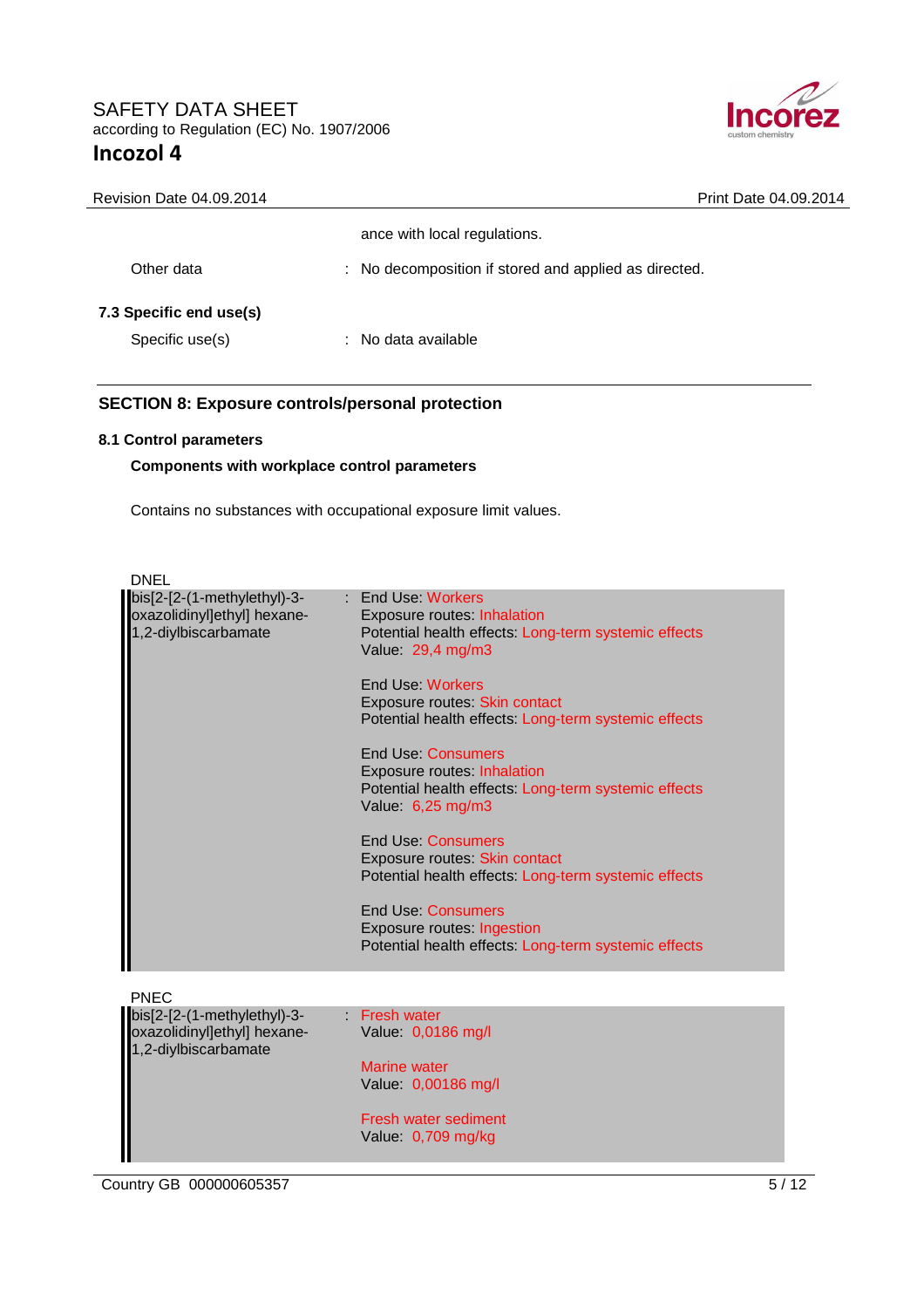

Revision Date 04.09.2014 **Print Date 04.09.2014** 

| Marine sediment<br>Value: 0,0709 mg/kg<br>Soil<br>Value: 1,131 mg/kg<br>Personal protective equipment<br>Eye protection<br>: Safety glasses with side-shields<br>Eye wash bottle with pure water<br>Hand protection<br>: Chemical-resistant, impervious gloves complying with an ap-<br>proved standard must be worn at all times when handling<br>chemical products. Reference number EN 374. Follow manu-<br>facturer specifications.<br>Suitable for short time use or protection against splashes:<br>Butyl rubber/nitrile rubber gloves (0,4 mm),<br>Contaminated gloves should be removed.<br>Suitable for permanent exposure:<br>Viton gloves (0.4 mm),<br>breakthrough time > 30 min.<br>Skin and body protection<br>: Protective clothing (e.g. Safety shoes acc. to EN ISO 20345,<br>long-sleeved working clothing, long trousers). Rubber aprons<br>and protective boots are additionaly recommended for mixing<br>and stirring work.<br>Respiratory protection<br>: No special measures required. |                                        |  |
|---------------------------------------------------------------------------------------------------------------------------------------------------------------------------------------------------------------------------------------------------------------------------------------------------------------------------------------------------------------------------------------------------------------------------------------------------------------------------------------------------------------------------------------------------------------------------------------------------------------------------------------------------------------------------------------------------------------------------------------------------------------------------------------------------------------------------------------------------------------------------------------------------------------------------------------------------------------------------------------------------------------|----------------------------------------|--|
| 8.2 Exposure controls                                                                                                                                                                                                                                                                                                                                                                                                                                                                                                                                                                                                                                                                                                                                                                                                                                                                                                                                                                                         |                                        |  |
|                                                                                                                                                                                                                                                                                                                                                                                                                                                                                                                                                                                                                                                                                                                                                                                                                                                                                                                                                                                                               |                                        |  |
|                                                                                                                                                                                                                                                                                                                                                                                                                                                                                                                                                                                                                                                                                                                                                                                                                                                                                                                                                                                                               |                                        |  |
|                                                                                                                                                                                                                                                                                                                                                                                                                                                                                                                                                                                                                                                                                                                                                                                                                                                                                                                                                                                                               |                                        |  |
|                                                                                                                                                                                                                                                                                                                                                                                                                                                                                                                                                                                                                                                                                                                                                                                                                                                                                                                                                                                                               |                                        |  |
|                                                                                                                                                                                                                                                                                                                                                                                                                                                                                                                                                                                                                                                                                                                                                                                                                                                                                                                                                                                                               |                                        |  |
|                                                                                                                                                                                                                                                                                                                                                                                                                                                                                                                                                                                                                                                                                                                                                                                                                                                                                                                                                                                                               |                                        |  |
|                                                                                                                                                                                                                                                                                                                                                                                                                                                                                                                                                                                                                                                                                                                                                                                                                                                                                                                                                                                                               |                                        |  |
|                                                                                                                                                                                                                                                                                                                                                                                                                                                                                                                                                                                                                                                                                                                                                                                                                                                                                                                                                                                                               |                                        |  |
|                                                                                                                                                                                                                                                                                                                                                                                                                                                                                                                                                                                                                                                                                                                                                                                                                                                                                                                                                                                                               | <b>Environmental exposure controls</b> |  |
| General advice<br>: Do not flush into surface water or sanitary sewer system.<br>If the product contaminates rivers and lakes or drains inform<br>respective authorities.                                                                                                                                                                                                                                                                                                                                                                                                                                                                                                                                                                                                                                                                                                                                                                                                                                     |                                        |  |

# **SECTION 9: Physical and chemical properties**

| 9.1 Information on basic physical and chemical properties<br>liquid |
|---------------------------------------------------------------------|
| tan                                                                 |
| sweet                                                               |
| No data available                                                   |
|                                                                     |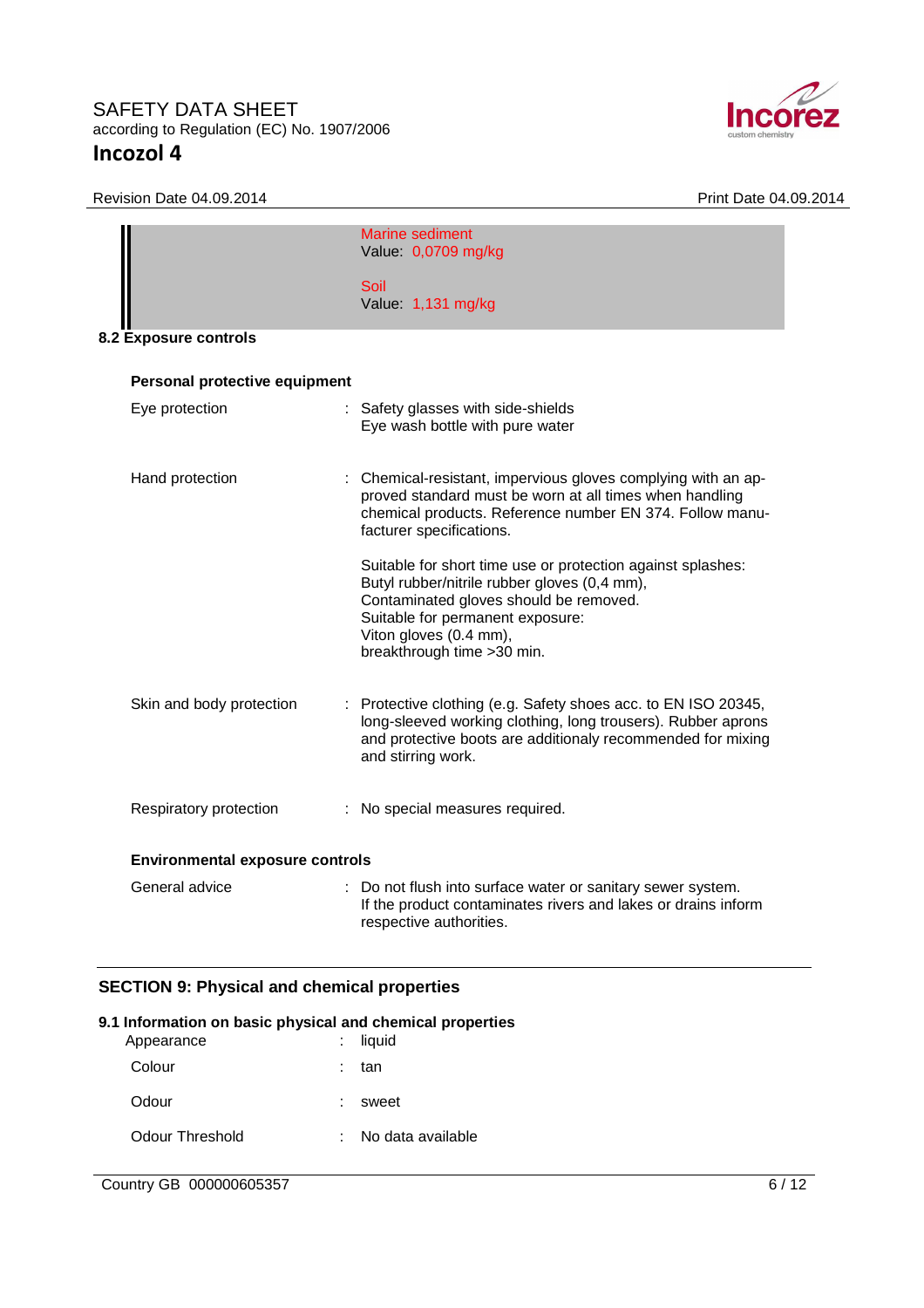#### Revision Date 04.09.2014 **Print Date 04.09.2014**

| Flash point                                | t. | 100,5 °C                            |
|--------------------------------------------|----|-------------------------------------|
| Ignition temperature                       | ÷  | not applicable                      |
| Lower explosion limit (Vol%)               | ÷. | No data available                   |
| Upper explosion limit (Vol%)               | ÷. | No data available                   |
| Flammability (solid, gas)                  |    | No data available                   |
| Oxidizing properties                       |    | No data available                   |
| Auto-ignition temperature                  | t  | No data available                   |
| рH                                         |    | No data available                   |
| Melting point/range / Freez-               | ÷  | No data available                   |
| ing point<br>Boiling point/boiling range   | ÷. | ca. 240 °C                          |
| Vapour pressure                            |    | No data available                   |
| Density                                    | ÷  | ca.1,08 g/cm3<br>at 20 $^{\circ}$ C |
| Water solubility                           | İ. | Note: insoluble                     |
| Partition coefficient: n-<br>octanol/water | ÷  | No data available                   |
| Viscosity, dynamic                         |    | No data available                   |
| Viscosity, kinematic                       |    | $> 7$ mm $2/s$<br>at $40^{\circ}$ C |
| Relative vapour density                    |    | No data available                   |
| Evaporation rate                           |    | No data available                   |
|                                            |    |                                     |

# **9.2 Other information**

No data available

## **SECTION 10: Stability and reactivity**

#### **10.1 Reactivity**

No dangerous reaction known under conditions of normal use.

## **10.2 Chemical stability**

The product is chemically stable.

# **10.3 Possibility of hazardous reactions**

Hazardous reactions : Stable under recommended storage conditions.

Country GB 000000605357 7/12

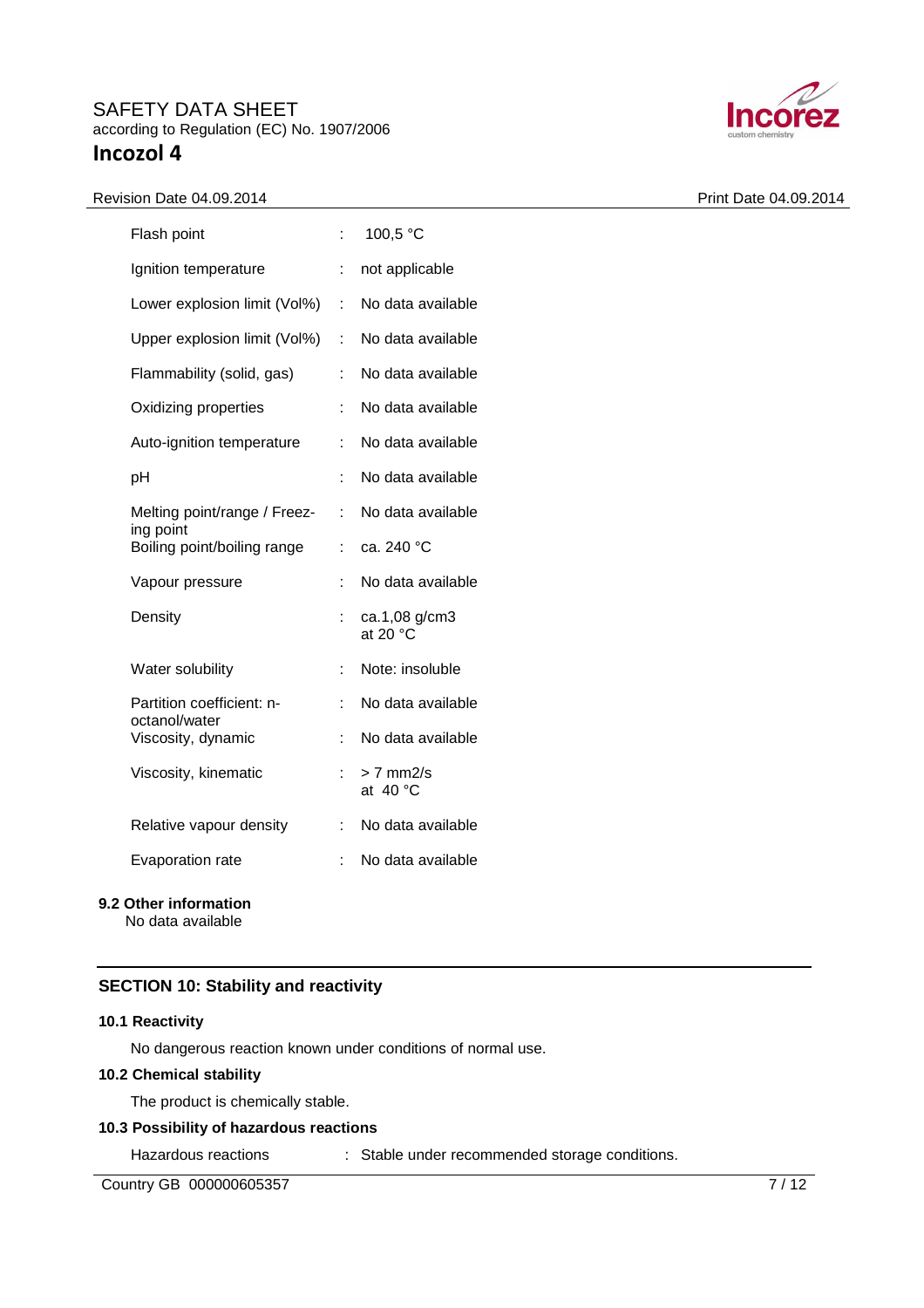

| 10.4 Conditions to avoid                                                                                                                  |                                                                              |  |
|-------------------------------------------------------------------------------------------------------------------------------------------|------------------------------------------------------------------------------|--|
| Conditions to avoid                                                                                                                       | : No data available                                                          |  |
| 10.5 Incompatible materials                                                                                                               |                                                                              |  |
| Materials to avoid                                                                                                                        | $\therefore$ No data available                                               |  |
| 10.6 Hazardous decomposition products                                                                                                     |                                                                              |  |
|                                                                                                                                           |                                                                              |  |
|                                                                                                                                           |                                                                              |  |
|                                                                                                                                           |                                                                              |  |
|                                                                                                                                           |                                                                              |  |
|                                                                                                                                           |                                                                              |  |
| <b>Components:</b>                                                                                                                        |                                                                              |  |
|                                                                                                                                           | bis[2-[2-(1-methylethyl)-3-oxazolidinyl]ethyl] hexane-1,2-diylbiscarbamate : |  |
| <b>SECTION 11: Toxicological information</b><br>11.1 Information on toxicological effects<br><b>Acute toxicity</b><br>Acute oral toxicity | LD50 Oral rat $> 5.000$ mg/kg                                                |  |

Revision Date 04.09.2014 **Print Date 04.09.2014** 

# **Skin corrosion/irritation**

#### **Product**

No data available

## **Serious eye damage/eye irritation**

#### **Product**

Causes serious eye irritation.

## **Respiratory or skin sensitisation**

#### **Product**

May cause an allergic skin reaction.

#### **Germ cell mutagenicity**

## **Product**

| Mutagenicity | No data available |
|--------------|-------------------|
|--------------|-------------------|

#### **Carcinogenicity**

#### **Product**

| Carcinogenicity | No data available |
|-----------------|-------------------|
|-----------------|-------------------|

# **Reproductive Toxicity/Fertility**

Country GB 000000605357 8/12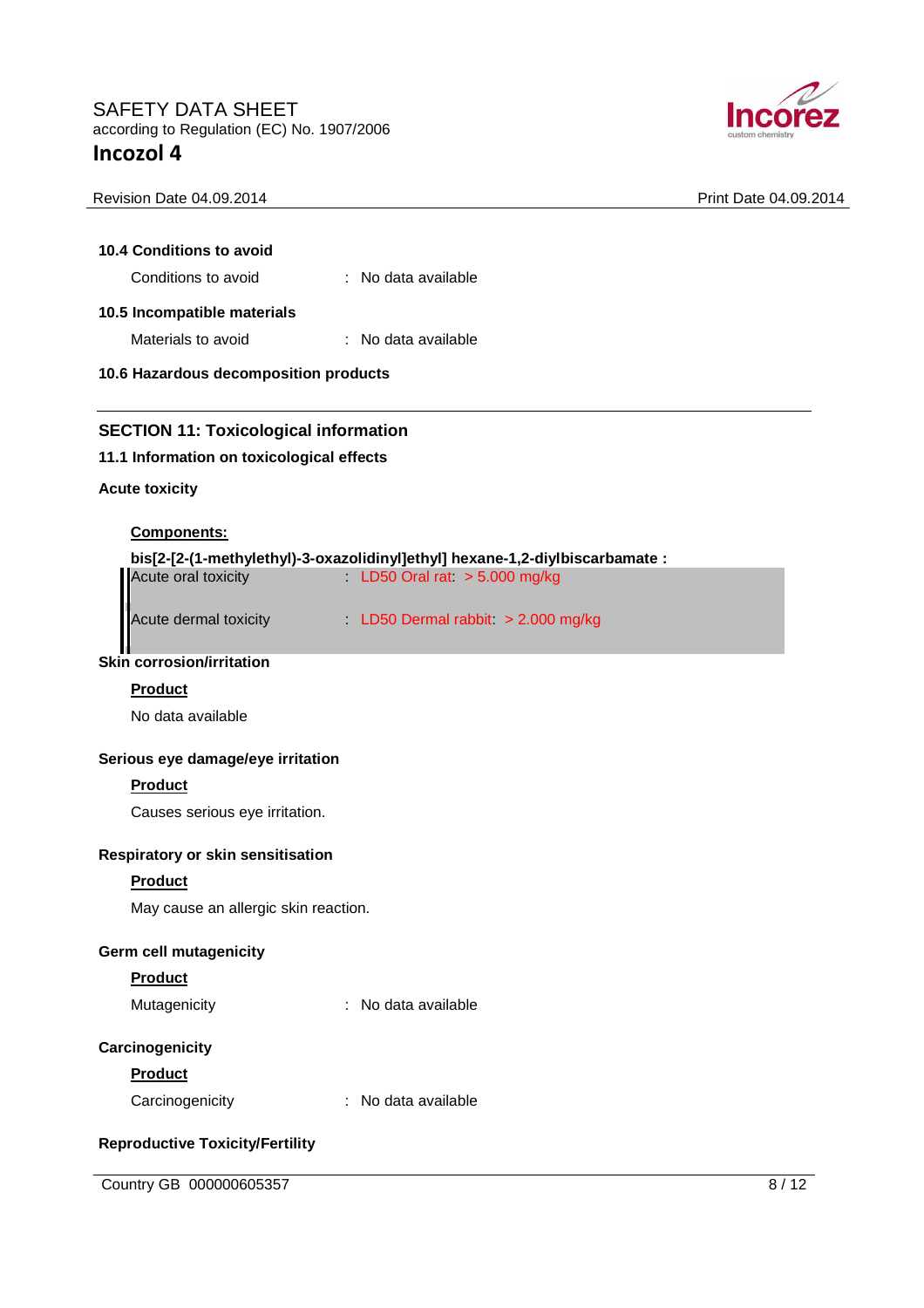

#### Revision Date 04.09.2014 **Print Date 04.09.2014** Print Date 04.09.2014

Reproductive toxicity : No data available

No data available

#### **Reproductive Toxicity/Development/Teratogenicity**

Teratogenicity : No data available

No data available

|                   | <b>STOT - single exposure</b> |
|-------------------|-------------------------------|
| No data available |                               |

# **STOT - repeated exposure**

No data available

**Aspiration toxicity** 

No data available

# **SECTION 12: Ecological information**

#### **12.1 Toxicity**

## **Components:**

## **bis[2-[2-(1-methylethyl)-3-oxazolidinyl]ethyl] hexane-1,2-diylbiscarbamate :**

| Toxicity to daphnia and other              | EC50 87,1 mg/l, 48 h, Daphnia magna (Water flea)                       |
|--------------------------------------------|------------------------------------------------------------------------|
| aquatic invertebrates<br>Toxicity to algae | EC50 18,6 mg/l, 72 h, Scenedesmus capricornutum (fresh<br>water algae) |

#### **12.2 Persistence and degradability**

No data available

#### **12.3 Bioaccumulative potential**

No data available

#### **12.4 Mobility in soil**

No data available

## **12.5 Results of PBT and vPvB assessment**

#### **Product:**

Assessment : This substance/mixture contains no components considered to be either persistent, bioaccumulative and toxic (PBT), or very persistent and very bioaccumulative (vPvB) at levels of 0.1% or higher.

#### **12.6 Other adverse effects**

No data available

Country GB 000000605357 9/12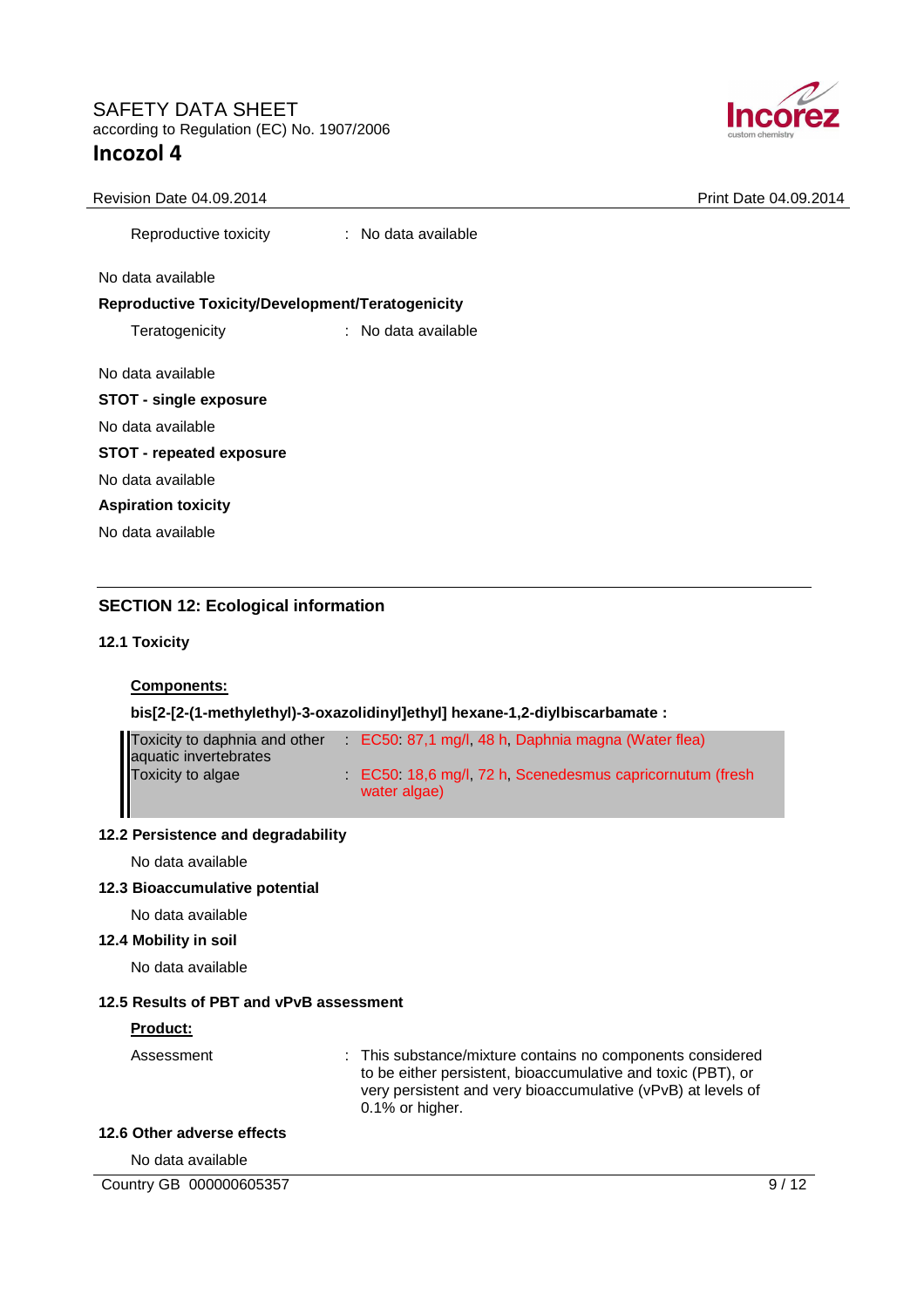

# **SECTION 13: Disposal considerations**

## **13.1 Waste treatment methods**

| Product                | : The generation of waste should be avoided or minimized<br>wherever possible.<br>Empty containers or liners may retain some product residues.<br>This material and its container must be disposed of in a safe<br>way.                                                                                                               |
|------------------------|---------------------------------------------------------------------------------------------------------------------------------------------------------------------------------------------------------------------------------------------------------------------------------------------------------------------------------------|
|                        | Dispose of surplus and non-recyclable products via a licensed<br>waste disposal contractor.                                                                                                                                                                                                                                           |
|                        | Disposal of this product, solutions and any by-products should<br>at all times comply with the requirements of environmental<br>protection and waste disposal legislation and any regional<br>local authority requirements.<br>Avoid dispersal of spilled material and runoff and contact with<br>soil, waterways, drains and sewers. |
| Contaminated packaging | : 15 01 10* packaging containing residues of or contaminated<br>by dangerous substances                                                                                                                                                                                                                                               |

# **SECTION 14: Transport information**

| <b>ADR</b>                    |                                                                                  |
|-------------------------------|----------------------------------------------------------------------------------|
| 14.1 UN number                | : 3082                                                                           |
| 14.2 Description of the goods | : ENVIRONMENTALLY HAZARDOUS SUBSTANCE, LIQUID,                                   |
|                               | N.O.S.                                                                           |
|                               | (bis[2-[2-(1-methylethyl)-3-oxazolidinyl]ethyl] hexane-1,2-<br>diylbiscarbamate) |
| 14.3 Class                    | : 9                                                                              |
| 14.4 Packing group            | : III                                                                            |
| <b>Classification Code</b>    | : M6                                                                             |
| Labels                        | : 9                                                                              |
| Tunnel restriction code       | $\colon$ (E)                                                                     |
| 14.5 Environmentally hazard-  | : yes                                                                            |
| ous                           |                                                                                  |
|                               |                                                                                  |
| <b>IATA</b>                   |                                                                                  |
| 14.1 UN number                | : 3082                                                                           |
| 14.2 Description of the goods | : Environmentally hazardous substance, liquid, n.o.s.                            |
|                               | (bis[2-[2-(1-methylethyl)-3-oxazolidinyl]ethyl] hexane-1,2-<br>diylbiscarbamate) |
| 14.3 Class                    | : 9                                                                              |
| 14.4 Packing group            | : III                                                                            |
| Labels                        | : 9                                                                              |
| 14.5 Environmentally hazard-  |                                                                                  |
| ous                           | : yes                                                                            |
|                               |                                                                                  |

# **IMDG**

**Country GB 000000605357** 10 / 12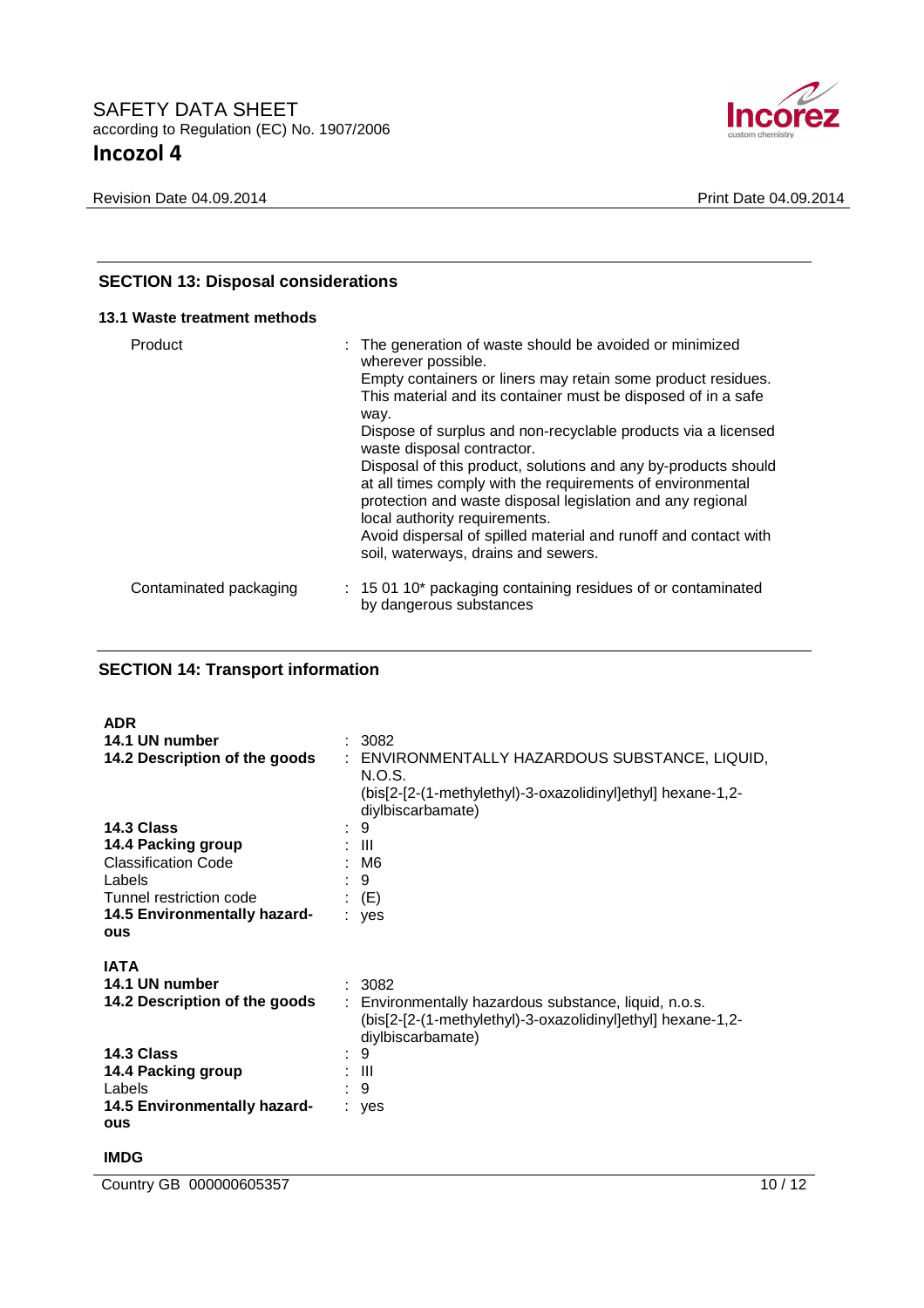

| 14.1 UN number |  | : 3082 |
|----------------|--|--------|
|                |  |        |

Revision Date 04.09.2014 **Print Date 04.09.2014** 

| 14.1 UN number<br>14.2 Description of the goods                                                     | : 3082<br>: ENVIRONMENTALLY HAZARDOUS SUBSTANCE, LIQUID,<br>N.O.S.<br>(bis[2-[2-(1-methylethyl)-3-oxazolidinyl]ethyl] hexane-1,2-<br>diylbiscarbamate) |
|-----------------------------------------------------------------------------------------------------|--------------------------------------------------------------------------------------------------------------------------------------------------------|
| 14.3 Class<br>14.4 Packing group<br>Labels<br>EmS Number 1<br>EmS Number 2<br>14.5 Marine pollutant | : 9<br>: III<br>: 9<br>$E - A$<br>: S-F<br>$:$ yes<br>bis[2-[2-(1-methylethyl)-3-oxazolidinyl]ethyl] hexane-1,2-<br>diylbiscarbamate                   |

# **14.6 Special precautions for user**

No data available

## **14.7 Transport in bulk according to Annex II of MARPOL 73/78 and the IBC Code** not applicable

# **SECTION 15: Regulatory information**

# **15.1 Safety, health and environmental regulations/legislation specific for the substance or mixture Labelling according to EC Directives (1999/45/EC)**

| Hazard pictograms                                                        |                                  |                                                                                                            |                                                                                                                                                                      |            |
|--------------------------------------------------------------------------|----------------------------------|------------------------------------------------------------------------------------------------------------|----------------------------------------------------------------------------------------------------------------------------------------------------------------------|------------|
|                                                                          |                                  |                                                                                                            |                                                                                                                                                                      |            |
| Irritant                                                                 | Dangerous for the<br>environment |                                                                                                            |                                                                                                                                                                      |            |
| R-phrase(s)                                                              |                                  | $:$ R <sub>36</sub><br>R43<br>R51/53                                                                       | Irritating to eyes.<br>May cause sensitisation by skin contact.<br>Toxic to aquatic organisms, may cause<br>long-term adverse effects in the aquatic<br>environment. |            |
| S-phrase(s)                                                              |                                  | : S24<br>S <sub>37</sub>                                                                                   | Avoid contact with skin.<br>Wear suitable gloves.                                                                                                                    |            |
| 261-879-6                                                                | diylbiscarbamate                 | Hazardous components which must be listed on the label:                                                    | bis[2-[2-(1-methylethyl)-3-oxazolidinyl]ethyl] hexane-1,2-                                                                                                           |            |
| <b>Prohibition/Restriction</b><br>preparations and articles (Annex XVII) |                                  | REACH - Restrictions on the manufacture, placing on<br>the market and use of certain dangerous substances, | : not applicable                                                                                                                                                     |            |
|                                                                          |                                  | REACH - Candidate List of Substances of Very High                                                          | None of the components are listed                                                                                                                                    |            |
| Country GB 000000605357                                                  |                                  |                                                                                                            |                                                                                                                                                                      | 11<br>/ 12 |